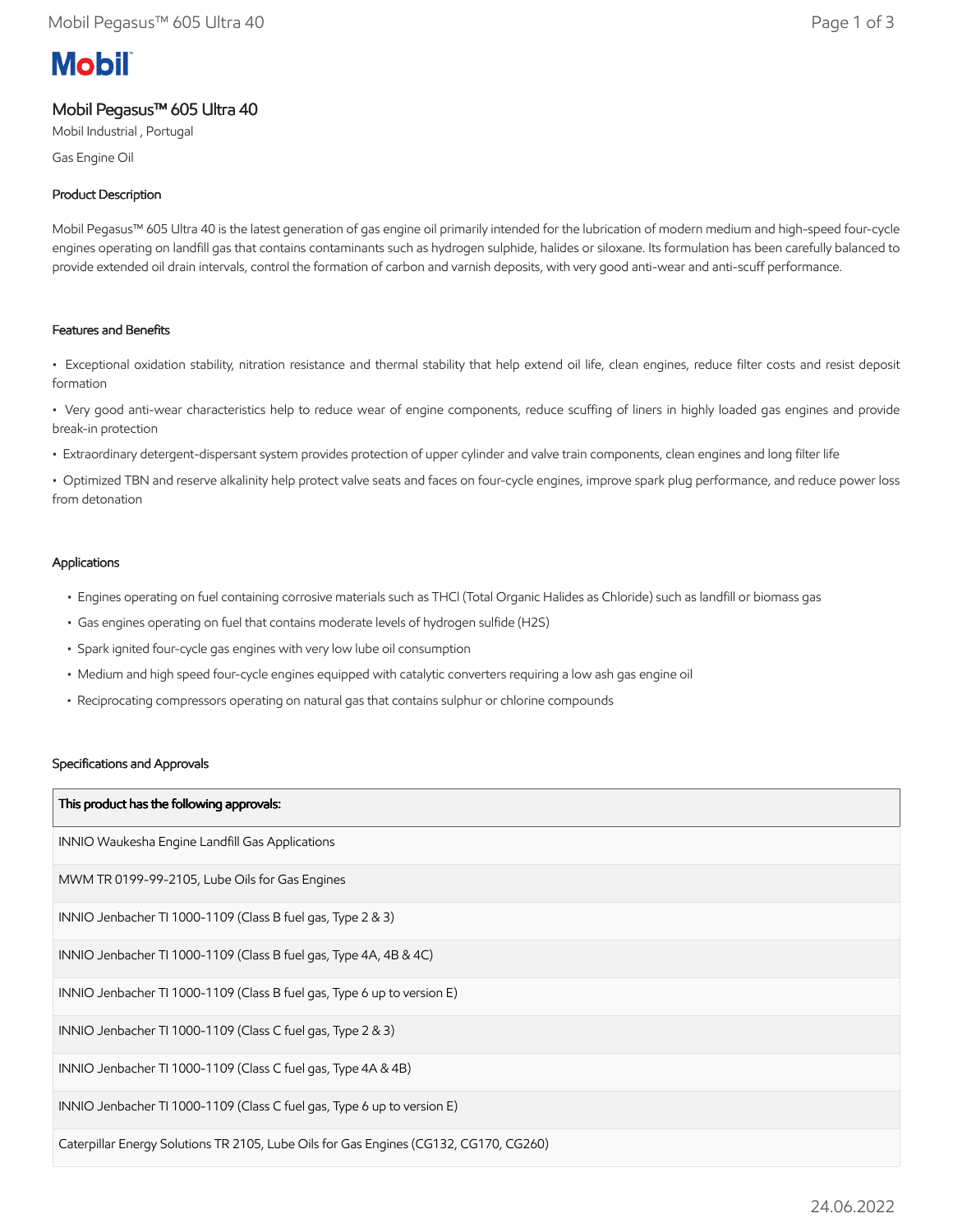#### This product has the following approvals:

#### MAN M 3271-4

INNIO Jenbacher TI 1000-1109 (CAT (catalyst) approved)

INNIO Jenbacher TI 1000-1109 (Class C fuel gas, Type 4A, 4B & 4C)

Rolls-Royce Solutions Augsburg (former MTU Onsite Energy) Gas Engine Series 400 - all engines operated with SCR catalyst and cleaned biogas (from digestion or sewage gas) and cleaned landfill gas

MAN M 3271-5

This product meets or exceeds the requirements of:

**Caterpillar** 

#### Properties and Specifications

| Property                                                   |               |
|------------------------------------------------------------|---------------|
| Grade                                                      | <b>SAE 40</b> |
| Ash, Sulfated, mass%, ASTM D874                            | 0.6           |
| Density @ 15.6 C, kg/l, ASTM D1298                         | 0.850         |
| Flash Point, Cleveland Open Cup, °C, ASTM D92              | 268           |
| Kinematic Viscosity @ 100 C, mm2/s, ASTM D445              | 15            |
| Kinematic Viscosity @ 40 C, mm2/s, ASTM D445               | 138           |
| Pour Point, °C, ASTM D97                                   | $-21$         |
| Viscosity Index, ASTM D2270                                | 110           |
| Base Number - Xylene/Acetic Acid, mg KOH/g, ASTM D2896 (*) | 5.7           |

(\*) use of other ASTM approved solvents may yield different results

#### Health and safety

Health and Safety recommendations for this product can be found on the Material Safety Data Sheet (MSDS) @ [http://www.msds.exxonmobil.com/psims](http://www.msds.exxonmobil.com/psims/psims.aspx) /psims.aspx

All trademarks used herein are trademarks or registered trademarks of Exxon Mobil Corporation or one of its subsidiaries unless indicated otherwise

03-2022

ExxonMobil Lubricants and Specialties Europe division of ExxonMobil Petroleum & Chemical b.v.b.a.

Polderdijkweg

B-2030 Antwerpen, Belgium

#### [http://www.exxonmobil.com](http://www.exxonmobil.com/)

Typical Properties are typical of those obtained with normal production tolerance and do not constitute a specification. Variations that do not affect product performance are to be expected during normal manufacture and at different blending locations. The information contained herein is subject to change without notice. All products may not be available locally. For more information, contact your local ExxonMobil contact or visit [www.exxonmobil.com](http://www.exxonmobil.com/)

ExxonMobil is comprised of numerous affiliates and subsidiaries, many with names that include Esso, Mobil, or ExxonMobil. Nothing in this document is